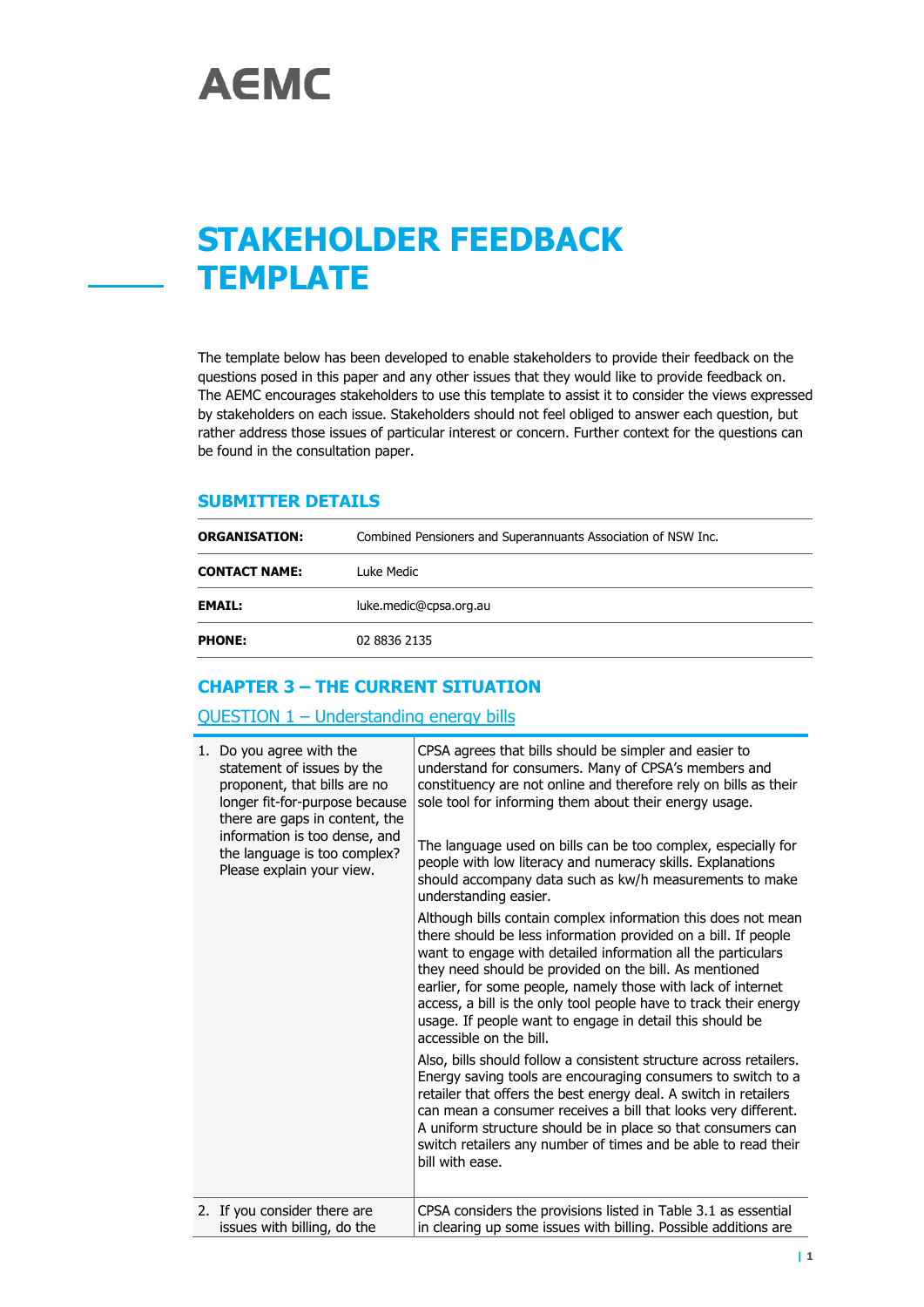**Stakeholder feedback** Bill contents – customers with interval meters 31 January 2019

| NERR billing provisions cause<br>or contribute to these issues?<br>Please explain your view with<br>reference to the specific<br>requirements listed in Table<br>3.1. | listed in CPSA's answer to question 3.3. |
|-----------------------------------------------------------------------------------------------------------------------------------------------------------------------|------------------------------------------|
| 3. What other factors also<br>contribute to the billing issues<br>you have identified (e.g. lack<br>of educational tools or<br>campaigns)?                            |                                          |

# QUESTION 2 – Receiving energy bills

| 1. Do you agree there is a need<br>to specify requirements for<br>retailers on how they issue<br>and deliver bills? Please<br>explain your view.                     | Yes, requirements for retailiers on how they issue and deliver<br>bills should be specified.                                                                                                                                                                   |
|----------------------------------------------------------------------------------------------------------------------------------------------------------------------|----------------------------------------------------------------------------------------------------------------------------------------------------------------------------------------------------------------------------------------------------------------|
|                                                                                                                                                                      | The main concern CPSA has in relation to bill issuing and<br>delivery is that paper bills remain free and the standard<br>format for bill delivery.                                                                                                            |
|                                                                                                                                                                      | Paper billing should remain the standard way to receive bills<br>as older people, people with disability and people with lack of<br>access to the internet will be largely excluded from alternative<br>billing options.                                       |
| 2. Do you have a view on how<br>best to give effect to the<br>principle of consumer choice<br>driving billing issuance and<br>delivery? Please explain your<br>view. | For an essential service such as energy, consumers should be<br>entitled to receive bills in a way they see best for themselves.<br>CPSA is well aware that not everyone wants to receive bills<br>electronically, but this is likely to change in the future. |
|                                                                                                                                                                      | CPSA welcomes a clear provision that ensures the choice to<br>select paper bills remains a certainty to safeguard the options<br>of consumers.                                                                                                                 |

# QUESTION 3 – Materiality of the issues

| 1. Which, if any, parts of a bill<br>are confusing to customers,<br>and how does any confusion<br>affect a customer's ability to<br>engage with the market to<br>better manage their energy?     | There should be a clearer ability to compare current energy<br>prices with energy prices that were agreed upon at the<br>beginning of the contract. It should also be made easier to<br>make comparisons in energy usage.<br>If people have the ability to make these comparisons, then<br>they could determine if their energy costs are increasing as a<br>result of their consumption or as a result of an energy price<br>increase passed on by a retailer.                                                                                                                                                                                                                                                                            |
|--------------------------------------------------------------------------------------------------------------------------------------------------------------------------------------------------|--------------------------------------------------------------------------------------------------------------------------------------------------------------------------------------------------------------------------------------------------------------------------------------------------------------------------------------------------------------------------------------------------------------------------------------------------------------------------------------------------------------------------------------------------------------------------------------------------------------------------------------------------------------------------------------------------------------------------------------------|
| 2. How do current billing<br>arrangements meet or not<br>meet customer requirements?<br>Please specify whether your<br>comments relate to all<br>customers or specific<br>segments of customers. | The need to be online to shop around and switch retailers<br>excludes a lot of older people and people with disability as<br>they are the least likely cohort of Australians to be engaged<br>with online services.<br>With this being said it should not mean this cohort of<br>Australians miss out on opportunities to access their best<br>possible energy deal. As energy is an essential service,<br>Australians should not have to be online to switch retailers, or<br>be actively engaged in their energy usage, or have to<br>decipher complex information in order to get a fair energy<br>deal. Bills should be clear enough so customers are informed<br>to make decisions about how they can save on future energy<br>bills. |
| 3. Do you have suggested                                                                                                                                                                         | Paper bills should remain a free service for every energy                                                                                                                                                                                                                                                                                                                                                                                                                                                                                                                                                                                                                                                                                  |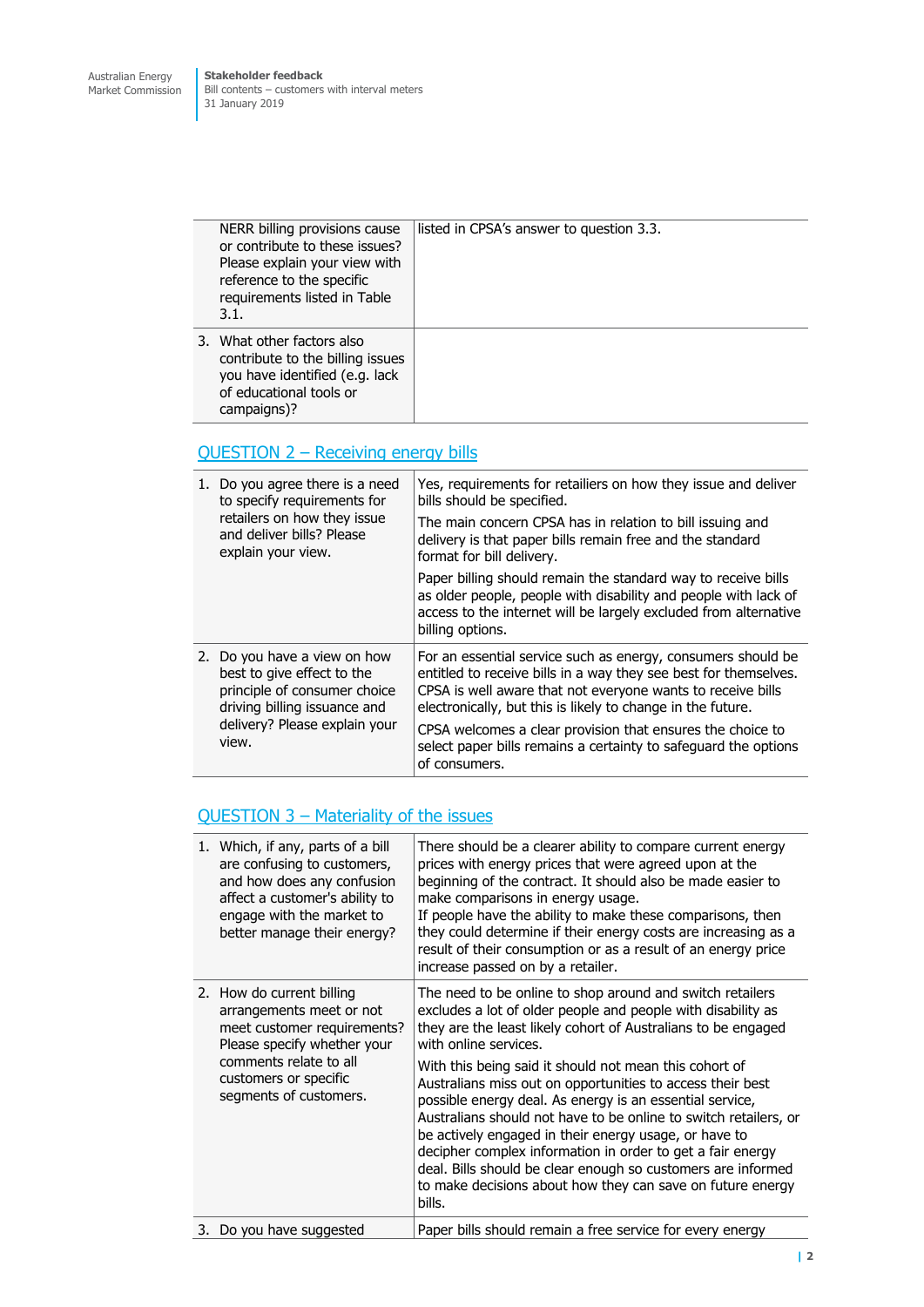**Stakeholder feedback** Bill contents – customers with interval meters 31 January 2019

| improvements to billing<br>arrangements that address<br>any issues you consider are<br>material? Please explain how<br>your proposed solutions are<br>compatible with the trend | customer. Paper bills should be the standard billing procedure<br>when entering an energy contract, opting out of paper bills<br>should be an option but should never be the standard. CPSA<br>members have overwhelmingly and consistently been calling<br>for paper bills rather than electronic bills.                                                                                                                                                                                                                                |
|---------------------------------------------------------------------------------------------------------------------------------------------------------------------------------|------------------------------------------------------------------------------------------------------------------------------------------------------------------------------------------------------------------------------------------------------------------------------------------------------------------------------------------------------------------------------------------------------------------------------------------------------------------------------------------------------------------------------------------|
| towards increasing<br>digitalisation, the move to a<br>two-sided market, and the<br>introduction of the Consumer<br>Data Right in energy.                                       | The recent introduction of the Default Market Offer (DMO)<br>should be explained on the bill. Retailers should present their<br>best offer and how much could be saved if customers made<br>the switch.                                                                                                                                                                                                                                                                                                                                  |
|                                                                                                                                                                                 | There should also be clear reference to Government<br>comparison services such as the Energy Made Easy service<br>including jurisidictional exclusive services (e.g. NSW Energy<br>Switch comparison tool). The potential savings are the<br>obvious advantage of such an inclusion, but it could also<br>prevent customers from using privatised comparison tools that<br>use sponsored content and do not offer the best savings.<br>A bill should also include a list of available concessions or<br>rebates and how to access these. |

# SECTION 5 – RELATED PROJECTS AND RESEARCH

# QUESTION 4 – Related projects and research

| 1. Are there other research<br>findings or projects the<br>Commission should consider<br>in making its determination;<br>what are the most relevant<br>research conclusions and<br>project linkages? |  |
|------------------------------------------------------------------------------------------------------------------------------------------------------------------------------------------------------|--|
| 2. What key lessons should the<br>Commission take from good<br>practice regulatory<br>frameworks for bills in<br>comparable Australian sectors,<br>or energy retail markets<br>overseas?             |  |

#### **CHAPTER 4 – SOLUTIONS**

# QUESTION 5 – Proposed solution

|  | 1. To what extent would the<br>proposed solution address the<br>identified problems and their<br>causes, and promote the<br>NER <sub>O?</sub>                    |                                                                                                   |
|--|------------------------------------------------------------------------------------------------------------------------------------------------------------------|---------------------------------------------------------------------------------------------------|
|  | 2. Do you consider<br>the proponent's solution could<br>be modified to be more<br>effective? Please explain your<br>view. Please explain<br>the benefits, costs, | CPSA does not agree that Rule 25 should be abolished but<br>that it should be amended.            |
|  |                                                                                                                                                                  | There should be several additions made to the proposed<br>solution to ensure customers:           |
|  |                                                                                                                                                                  | Can read a bill from any retailer                                                                 |
|  | risks and implementation<br>issues associated with the                                                                                                           | Are aware of energy payment assistance<br>٠<br>arrangements and available concessions and rebates |